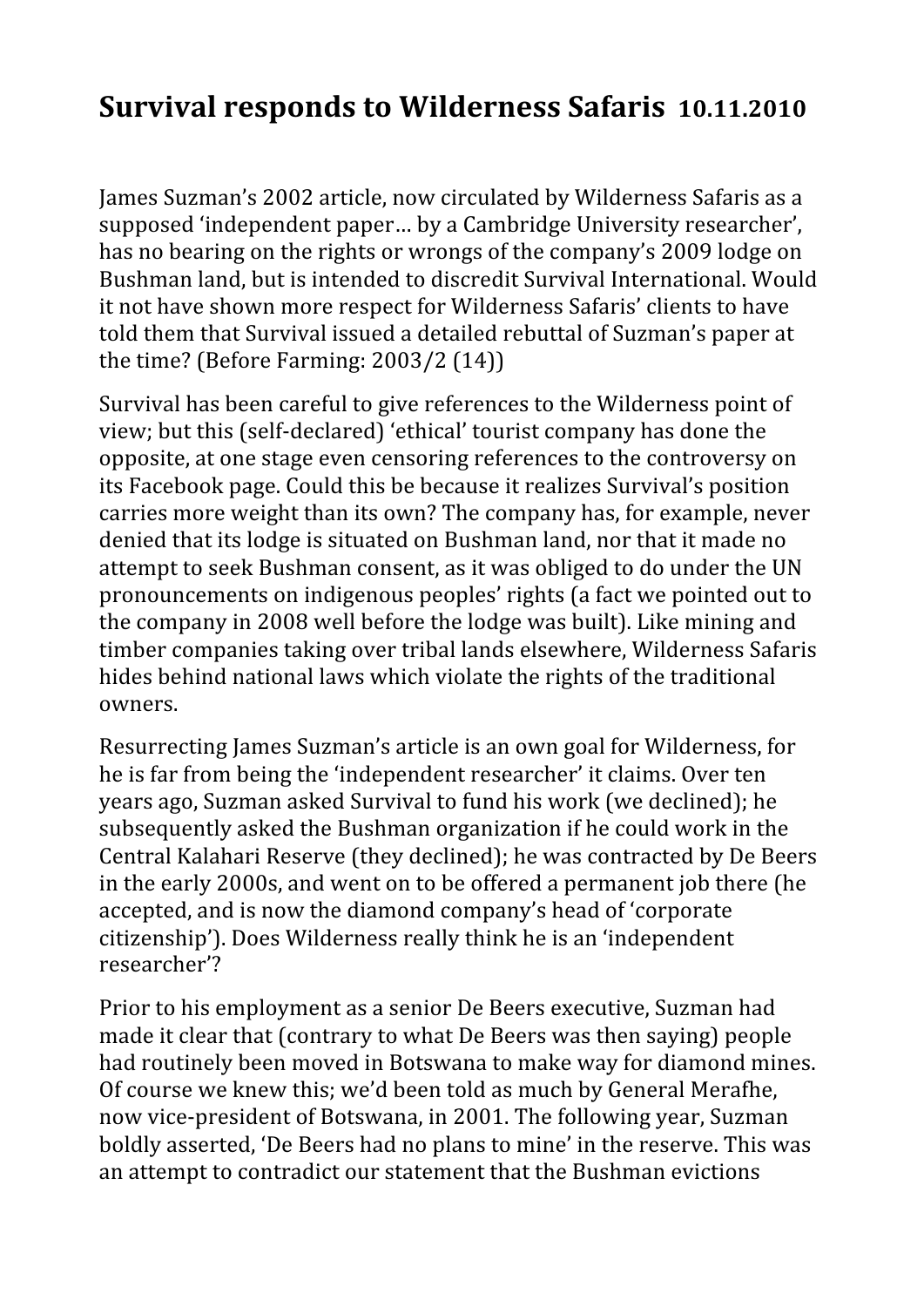stemmed from the diamond find. Although De Beers claimed *ad nauseam* that its find was 'sub‐economic', a senior executive made it pretty clear to us a few years later that it was really Survival's campaign which was slowing the mining. De Beers eventually sold the, supposedly 'subeconomic', concession to Gem Diamonds which values it at US\$3.3 billion and falsely pretends it has Bushman consent to go ahead with the mine.

Presumably Wilderness Safaris agrees with Suzman's article or it wouldn't have circulated it. This would certainly explain why it chose to ignore indigenous rights when it established its lodge on Bushman land: Suzman does not believe in them in an African context and presumably Wilderness agrees with him. Suzman says the concept of indigenous peoples' rights is 'so inappropriate to post‐colonial Africa that no African country has seriously considered ratifying it.' In fact this is nonsense: almost all African states (including Botswana) voted in support of the 2007 UN declaration which unequivocally recognizes indigenous rights. One, the Central African Republic, has now also ratified the 1989 convention which Suzman is so dismissive about. In addition, Botswana's High Court recognized 'native title' (already well established on other continents) in 2006. By claiming that Africa will never recognize indigenous rights (a concept he is scathing about), Suzman aligns himself with those who simply don't want these rights recognized. Unsurprisingly, these include his paymasters at De Beers. Wilderness may support this position, the rest of the world does not.

Suzman also stated unequivocally that Botswana's actions in the central Kalahari were not illegal, thus ascribing to himself a knowledge of the law contradicted by Botswana's own High Court which, to the contrary, found government treatment of the Bushmen to be both illegal and unconstitutional.

Wilderness is mistaken in thinking Suzman's 'independent research' discredits Survival. If anything, it, and subsequent events, show how right Survival was all along.

Wilderness Safaris' 24 October 2010 statement contains numerous errors. This is the inevitable result of its decision to toe the government line. For example, it says, 'Survival International appear to have become involved in the early 2000s as (the Botswana government) withdrew services to (the reserve) residents and relocations were competed.' Leaving aside the fact that Survival actually became involved in the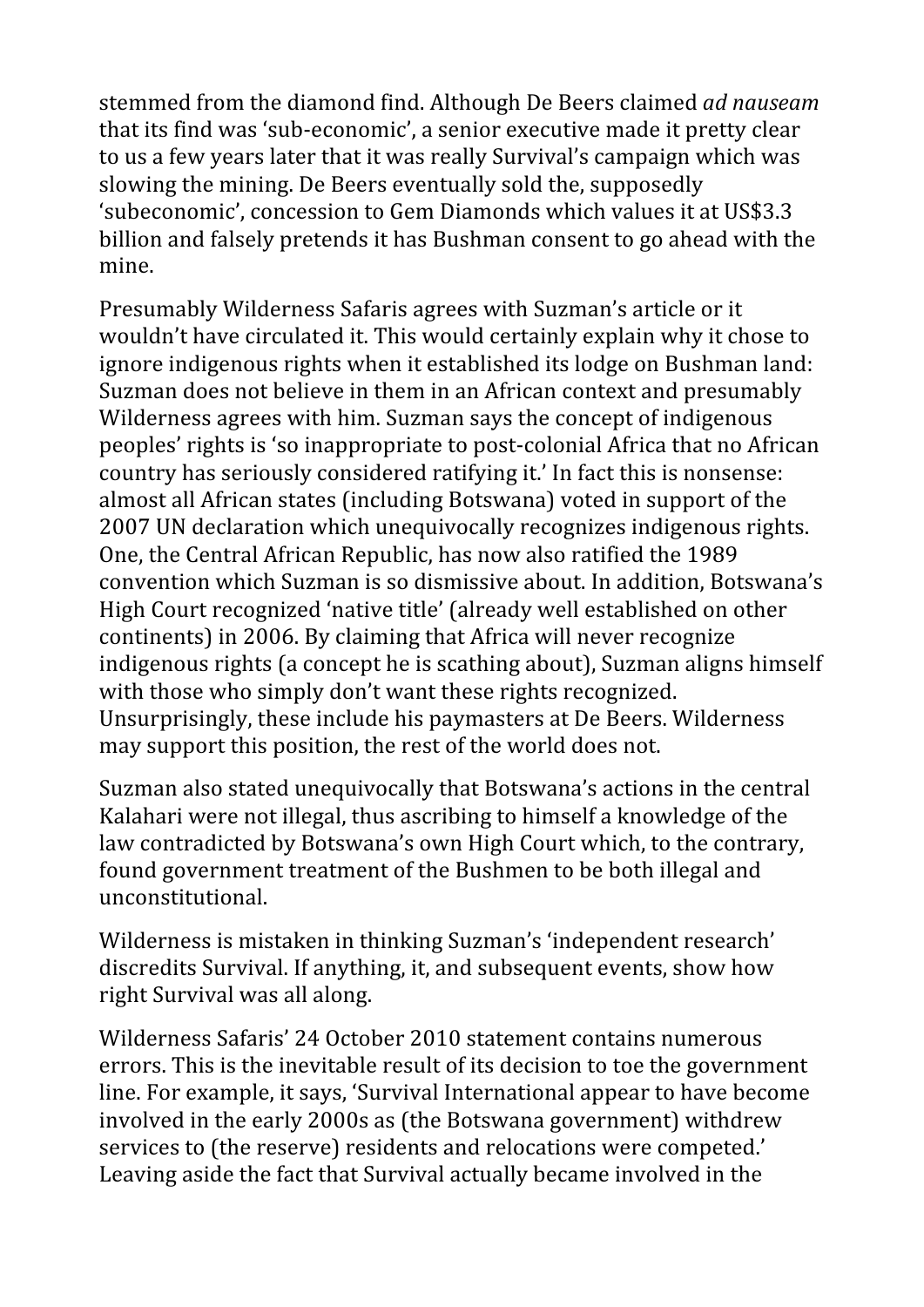1970s (and first met with Botswana officials to talk about the threatened evictions in the early 1980s), this is an extraordinary way to describe the violence of the enforced evictions, when hundreds of Bushmen were herded onto trucks and many were threatened with death if they didn't get out. The Botswana court found the removals illegal and unconstitutional, but Wilderness Safaris does not appear to: it describes the court case as merely a challenge to the 'decision to terminate services and withdraw special game licences'. In reality, the case was about the right for Bushmen to live on their ancestral land.

The 'statement' goes on to say that the company's 'first engagement' with Survival came in March 2010. This too is wrong: we wrote to the section of Wilderness which was actually awarded the tender for the lodge, Safari Adventure Company, on 12 May 2008. We pointed out then that the company had an obligation to obtain the consent of the Bushmen before proceeding. We said, 'It is conceivable that the government has offered you rights over some part … of the (Bushman) territory(ies)... It has no business to do so, of course, because it is well aware of the boundaries of both territories… and knows that the court has confirmed the right of the Bushmen to occupy them. If this is what the government has nevertheless done, it will have violated the constitutional rights of its own citizens (again). For obvious reasons, you will want to distance yourself from any such charges.'

We went on to offer the company maps showing where the boundaries of the Bushman territories were. We received no reply.

Wilderness Safaris' 'legal advisers' now assert that the Botswana government 'have the right to decide what to do with (the reserve)', because it is state land. This too is wrong. As the court made very clear, the Bushmen can and do have traditional rights over state land which long pre-date the existence of the state. The government cannot, for a start, remove the Bushmen, at least not without breaking its own laws, again!

Repeating how 'ethical' you are is well and good, but should surely be supported by action. Wilderness Safaris claims that the company will never interfere with Bushman rights, yet it already has, by establishing a lodge, landing strip and swimming pool etc. on Bushman traditional land without bothering to ask for consent. It has effectively stolen this land off the Bushmen. The company ends by asserting that it is 'willing to work with (the Botswana government) to bring this matter to a speedy and